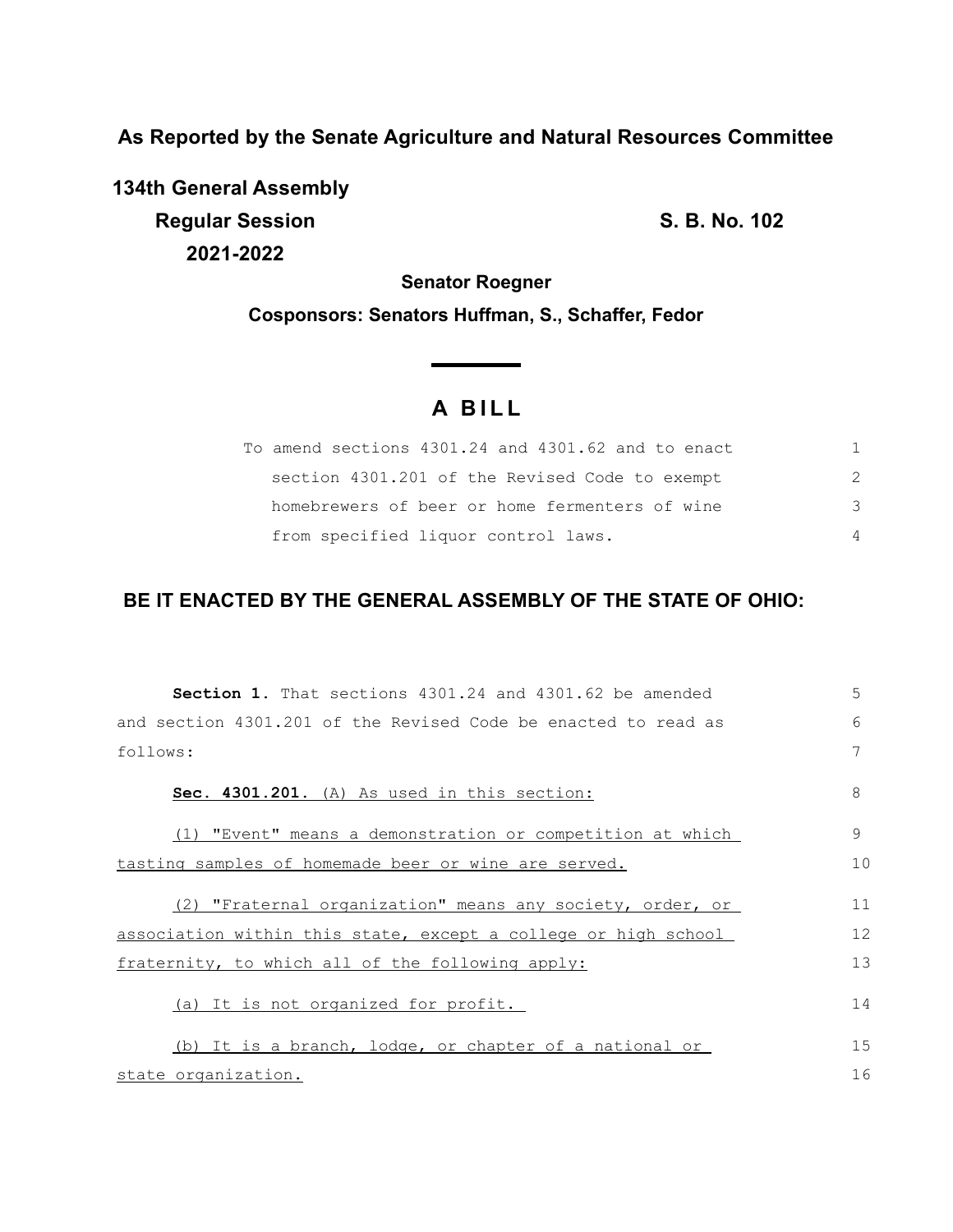| (c) It exists exclusively for the common business or            | 17 |
|-----------------------------------------------------------------|----|
| sodality of its members.                                        | 18 |
| (3) "Homebrewer" means a person who brews or ferments           | 19 |
| homemade beer or wine.                                          | 20 |
| (4) "Homemade beer or wine" means beer that is brewed or        | 21 |
| wine that is fermented by an individual's own efforts and not   | 22 |
| for commercial purposes.                                        | 23 |
| (5) "Sell" does not include giving away homemade beer or        | 24 |
| wine free of charge.                                            | 25 |
| (6) "Tasting sample" means an amount of beer or wine not        | 26 |
| to exceed two ounces.                                           | 27 |
| (B) A homebrewer may brew or ferment homemade beer or wine      | 28 |
| without a permit issued under Chapter 4303. of the Revised Code | 29 |
| if all of the following apply:                                  | 30 |
| (1) The homebrewer does not sell homemade beer or wine or       | 31 |
| offer homemade beer or wine for sale.                           | 32 |
| (2) The homebrewer does not receive compensation for            | 33 |
| participating in any event. Both of the following are not       | 34 |
| considered compensation:                                        | 35 |
| (a) Any prize that is cash or a cash equivalent awarded at      | 36 |
| <u>an event;</u>                                                | 37 |
| (b) A free or discounted admission to an event.                 | 38 |
| (3) The homebrewer annually brews or ferments homemade          | 39 |
| beer or wine in either of the following amounts:                | 40 |
| (a) Not more than one hundred gallons if the homebrewer's       | 41 |
| household has only one person who is twenty-one years of age or | 42 |
| <u>older; or </u>                                               | 43 |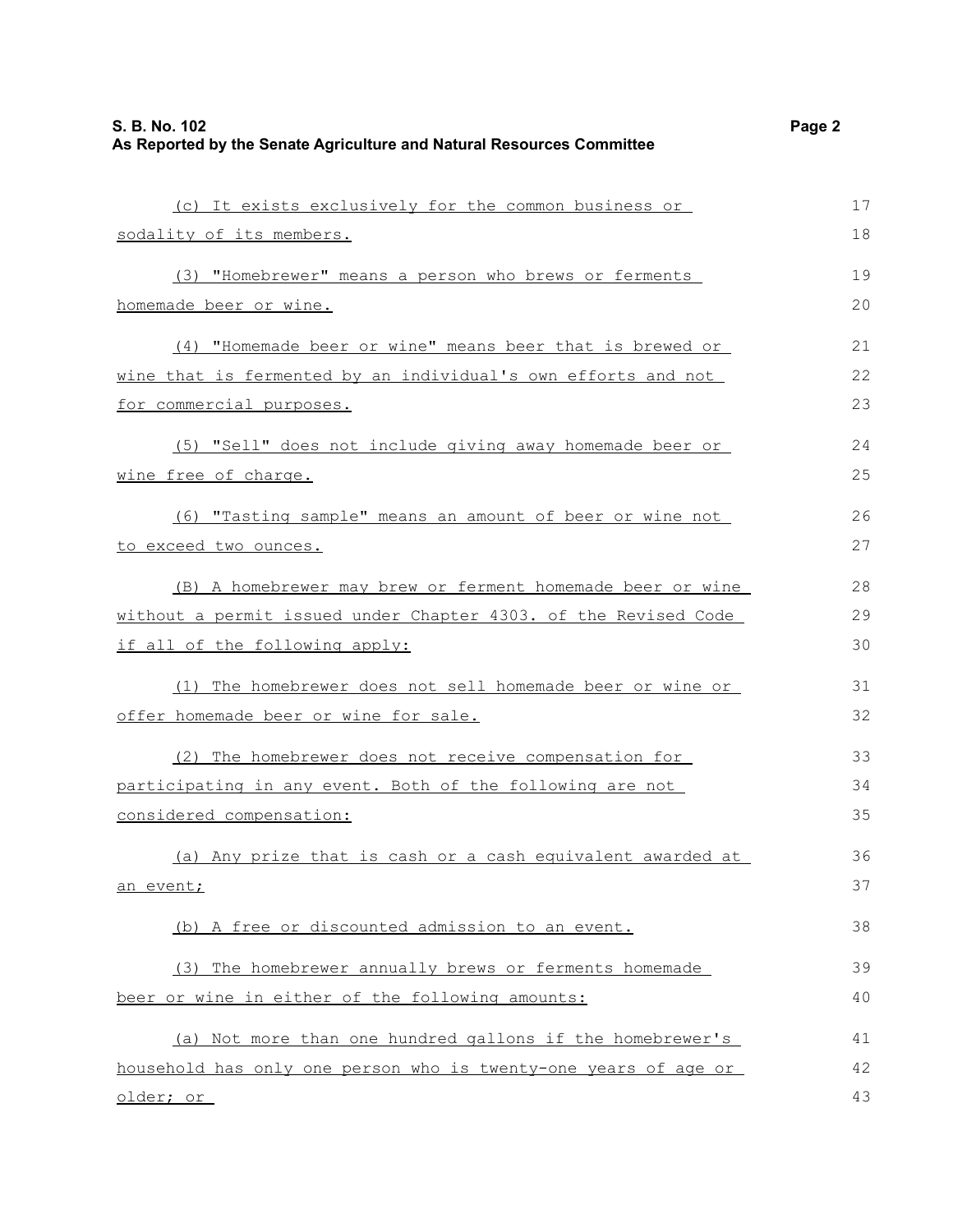| (b) Not more than two hundred gallons if the homebrewer's        | 44 |
|------------------------------------------------------------------|----|
| household has two or more persons who are twenty-one years of    | 45 |
| age or older.                                                    | 46 |
| (C) A homebrewer may serve homemade beer or wine the             | 47 |
| homebrewer brews or ferments without a permit issued under       | 48 |
| Chapter 4303. of the Revised Code as follows:                    | 49 |
| (1) To the homebrewer's family, neighbors, and friends on        | 50 |
| private property.                                                | 51 |
| (2) At an event, if the event is held on private property,       | 52 |
| the premises of a fraternal organization, or on the premises for | 53 |
| which an A-1c, A-2, A-2f, A-3a, or D-4 permit is issued.         | 54 |
| (D) A homebrewer or the homebrewer's designated                  | 55 |
| representative may transport homemade beer or wine brewed or     | 56 |
| fermented by the homebrewer without a permit issued under        | 57 |
| Chapter 4303. of the Revised Code.                               | 58 |
| (E) A person may conduct, sponsor, or host an event if the       | 59 |
| person:                                                          | 60 |
| (1) Is a homebrewer or fraternal organization that does          | 61 |
| not hold a permit issued under Chapter 4303. of the Revised Code | 62 |
| and conducts, sponsors, or hosts the event on private property   | 63 |
| or the premises of a fraternal organization; or                  | 64 |
| (2) Holds an A-1c, A-2, A-2f, A-3a, or D-4 permit and the        | 65 |
| person conducts, sponsors, or hosts the event on the permitted   | 66 |
| <u>premises.</u>                                                 | 67 |
| (F) A person described under division (E) of this section        | 68 |
| who is hosting an event shall not do any of the following:       | 69 |
| (1) Sell any homemade beer or wine.                              | 70 |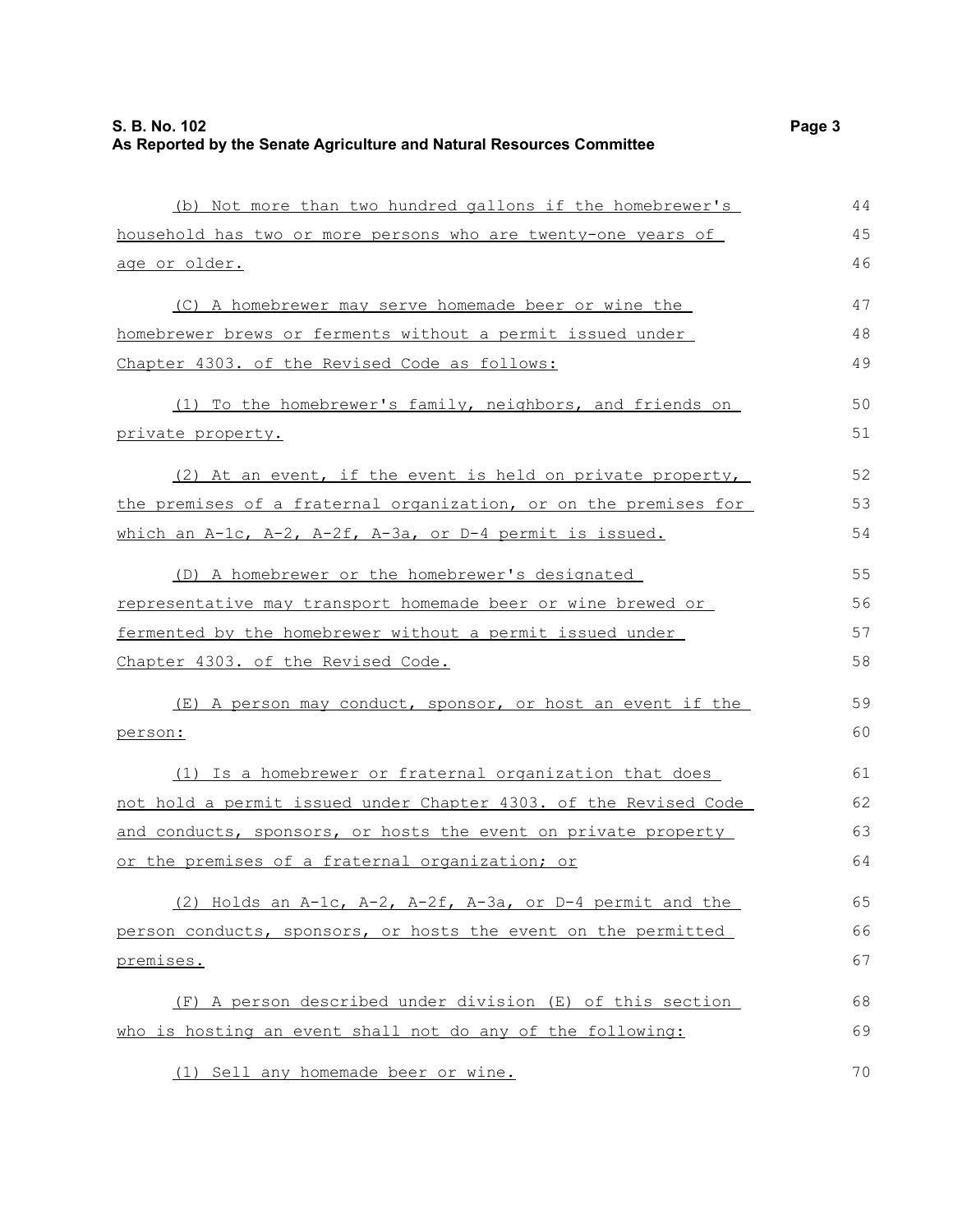| (2) Unless the person is the homebrewer of the homemade          | 71 |
|------------------------------------------------------------------|----|
| beer or wine, acquire an ownership interest in any homemade beer | 72 |
| or wine served at the event.                                     | 73 |
| (3) Charge a fee for the consumption of the homemade beer        | 74 |
| or wine at the event. Division (F) (3) of this section does not  | 75 |
| apply to a registration fee charged to attend an event.          | 76 |
| (4) If the person is a permit holder and conducts,               | 77 |
| sponsors, or hosts the event on the permit holder's permitted    | 78 |
| premises, fail to store the homemade beer or wine on the         | 79 |
| premises so that it is clearly identified and kept separate from | 80 |
| any beer or intoxicating liquor that is intended for sale by the | 81 |
| permit holder under the authority of the applicable permit.      | 82 |
| Sec. 4301.24. (A) Except as provided in sections 4301.242        | 83 |
| and 4301.246 of the Revised Code, no manufacturer shall aid or   | 84 |
| assist the holder of any permit for sale at wholesale, and no    | 85 |

the holder of any permit for sale at wholesale, and no manufacturer or wholesale distributor shall aid or assist the holder of any permit for sale at retail, by gift or loan of any money or property of any description or other valuable thing, or by giving premiums or rebates. Except as provided in sections 4301.242 and 4301.246 of the Revised Code, no holder of any such permit shall accept the same, provided that the manufacturer or wholesale distributor may furnish to a retail permittee the inside signs or advertising and the tap signs or devices authorized by divisions (E) and (F) of section 4301.22 of the Revised Code. 85 86 87 88 89 90 91 92 93 94 95

(B) No manufacturer shall have any financial interest, directly or indirectly, by stock ownership, or through interlocking directors in a corporation, or otherwise, in the establishment, maintenance, or promotion in the business of any wholesale distributor. No retail permit holder shall have any 96 97 98 99 100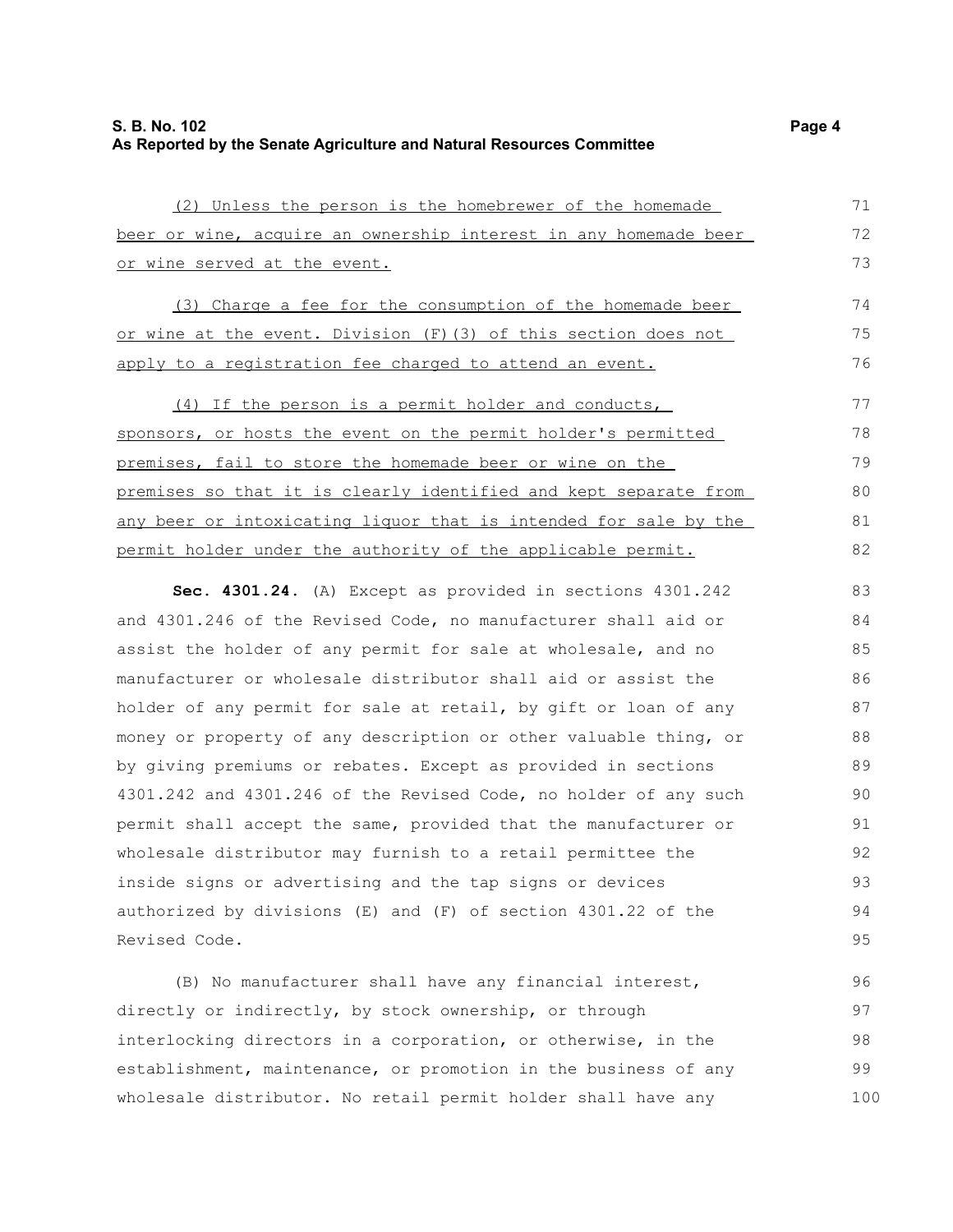interest, directly or indirectly, in the operation of, or any ownership in, the business of any wholesale distributor or manufacturer.

(C)(1) No manufacturer shall, except as authorized by section 4303.021 of the Revised Code, have any financial interest, directly or indirectly, by stock ownership, or through interlocking directors in a corporation, or otherwise, in the establishment, maintenance, or promotion of the business of any retail dealer. No wholesale distributor or employee of a wholesale distributor shall have any financial interest, directly or indirectly, by stock ownership, interlocking directors in a corporation, or otherwise, in the establishment, maintenance, or promotion of the business of any retail dealer. No manufacturer or wholesale distributor or any stockholder of a manufacturer or wholesale distributor shall acquire, by ownership in fee, leasehold, mortgage, or otherwise, directly or indirectly, any interest in the premises on which the business of any other person engaged in the business of trafficking in beer or intoxicating liquor is conducted. 104 105 106 107 108 109 110 111 112 113 114 115 116 117 118 119

(2) All contracts, covenants, conditions, and limitations whereby any person engaged or proposing to engage in the sale of beer or intoxicating liquors promises to confine the person's sales of a particular kind or quality of beer or intoxicating liquor to one or more products, or the products of a specified manufacturer or wholesale distributor, or to give preference to those products, shall to the extent of that promise be void. The making of a promise in any such form shall be cause for the revocation or suspension of any permit issued to any party. 120 121 122 123 124 125 126 127 128

(D) No manufacturer shall sell or offer to sell to any wholesale distributor or retail permit holder, no wholesale 129 130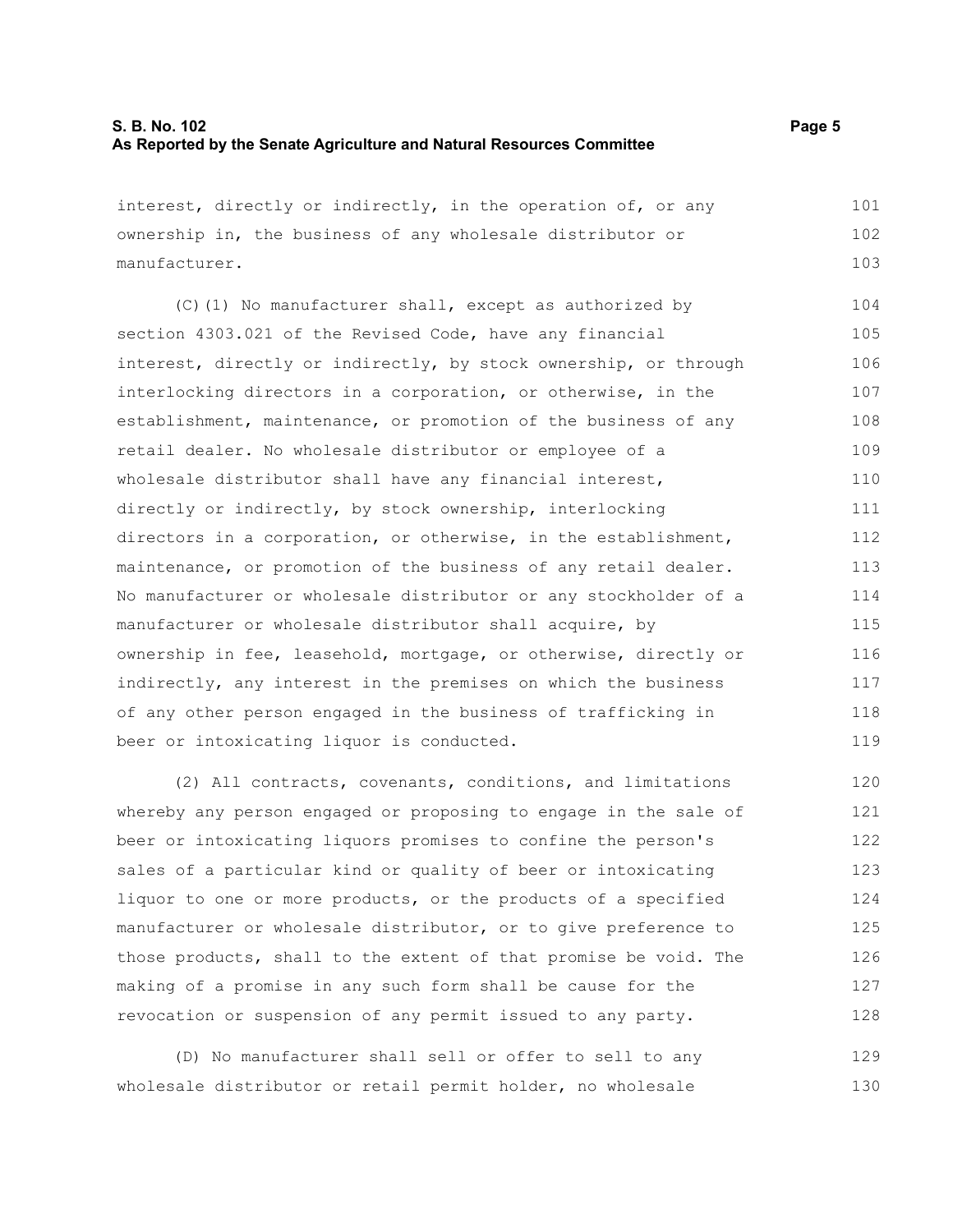## **S. B. No. 102** Page 6 **As Reported by the Senate Agriculture and Natural Resources Committee**

distributor shall sell or offer to sell to any retail permit holder, and no wholesale distributor or retail permit holder shall purchase or receive from any manufacturer or wholesale distributor, any beer, brewed beverages, or wine manufactured in the United States except for cash. No right of action shall exist to collect any claims for credit extended contrary to this section. 131 132 133 134 135 136 137

This section does not prohibit a licensee from crediting to a purchaser the actual prices charged for packages or containers returned by the original purchaser as a credit on any sale or from refunding to any purchaser the amount paid by that purchaser for containers or as a deposit on containers when title is retained by the vendor, if those containers or packages have been returned to the manufacturer or distributor. This section does not prohibit a manufacturer from extending usual and customary credit for beer, brewed beverages, or wine manufactured in the United States and sold to customers who live or maintain places of business outside this state when the beverages so sold are actually transported and delivered to points outside this state. 138 139 140 141 142 143 144 145 146 147 148 149 150

No wholesale or retail permit shall be issued to an applicant unless the applicant has paid in full all accounts for beer or wine, manufactured in the United States, outstanding as of September 6, 1939. No beer or wine manufactured in the United States shall be imported into the state unless the beer or wine has been paid for in cash, and no supplier registration for any such beer or wine manufactured in the United States shall be issued by the division of liquor control until the A-2, A-2f, B-1, or B-5 permit holder establishes to the satisfaction of the division that the beer or wine has been paid for in cash. 151 152 153 154 155 156 157 158 159 160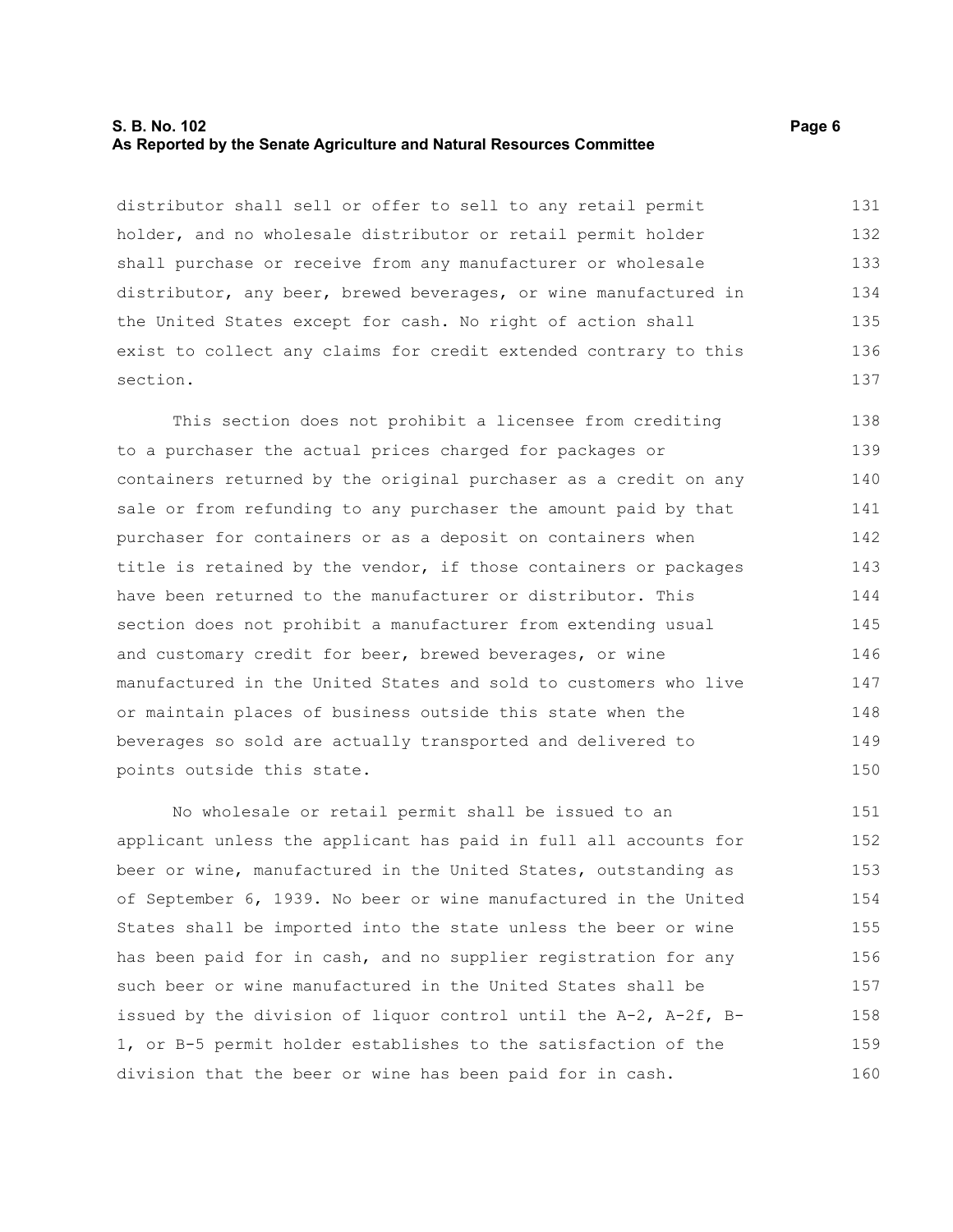(E) This section does not prohibit any of the following: (1) A manufacturer from securing and holding any financial interest, directly or indirectly, by stock ownership or through interlocking directors in a corporation, or otherwise, in the establishment, maintenance, or promotion of the business or premises of any C or D permit holder, provided that the following conditions are met: (a) Either the manufacturer or one of its parent companies 161 162 163 164 165 166 167 168

is listed on a national securities exchange. 169

(b) All purchases of alcoholic beverages by the C or D permit holder are made from wholesale distributors in this state or agency stores licensed by the division of liquor control. 170 171 172

(c) If the C or D permit holder sells brands of alcoholic beverages that are produced or distributed by the manufacturer that holds the financial interest, the C or D permit holder also sells other competing brands of alcoholic beverages produced by other manufacturers, no preference is given to the products of the manufacturer, and there is no exclusion, in whole or in part, of products sold or offered for sale by other manufacturers, suppliers, or importers of alcoholic beverages that constitutes a substantial impairment of commerce. 173 174 175 176 177 178 179 180 181

(d) The primary purpose of the C or D permit premises is a purpose other than to sell alcoholic beverages, and the sale of other goods and services exceeds fifty per cent of the total gross receipts of the C or D permit holder at its premises. 182 183 184 185

(2) A manufacturer from giving financial assistance to the holder of a B permit for the purpose of the holder purchasing an ownership interest in the business, existing inventory and equipment, or property of another B permit holder, including, 186 187 188 189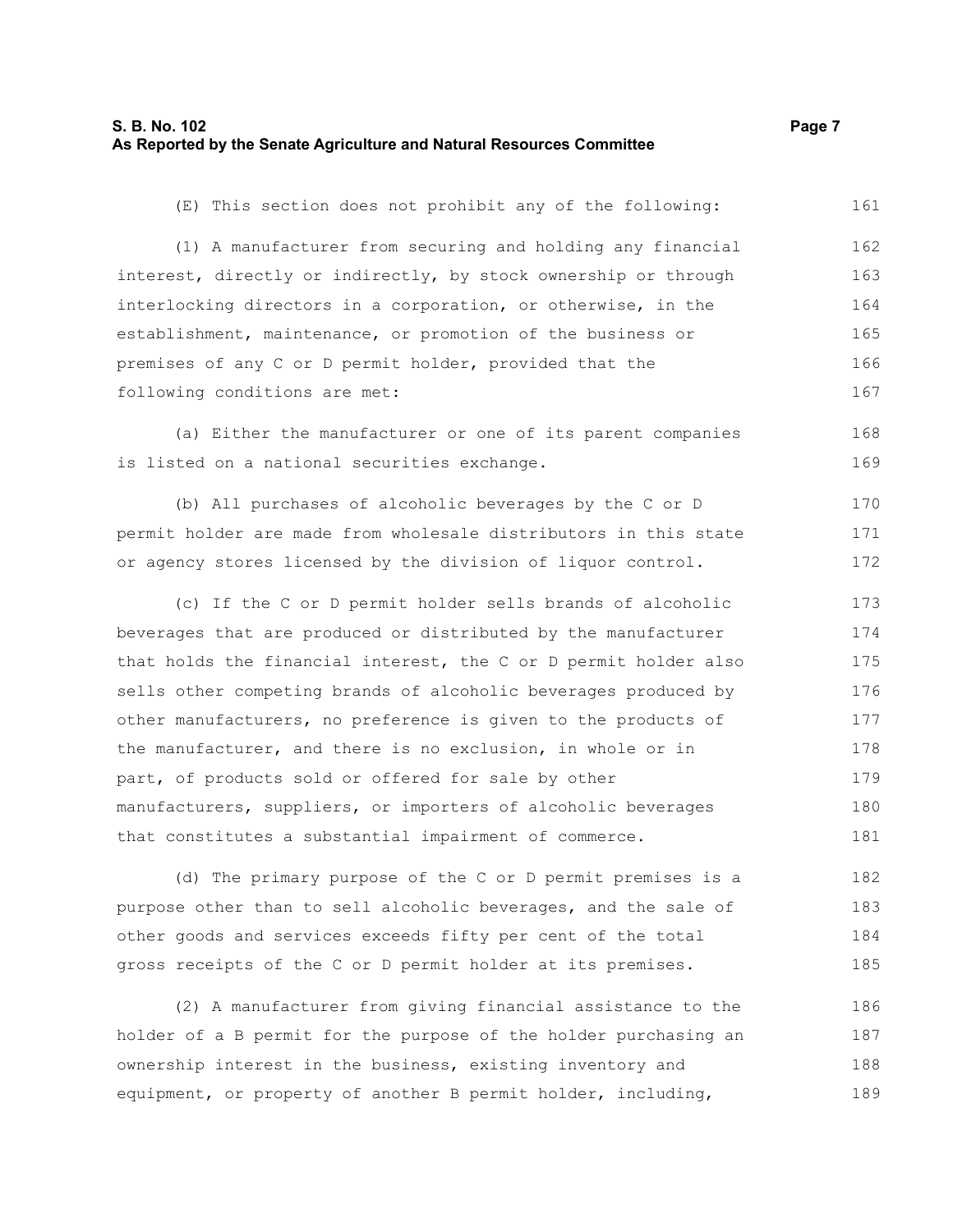### **S. B. No. 102** Page 8 **As Reported by the Senate Agriculture and Natural Resources Committee**

but not limited to, participation in a limited liability partnership, limited liability company, or any other legal entity authorized to do business in this state. However, this section does not permit a manufacturer to give financial assistance to the holder of a B permit to purchase inventory or equipment used in the daily operation of a B permit holder. 190 191 192 193 194 195

(3) A manufacturer or subsidiary of a manufacturer from continuing to operate a wholesale distribution franchise or distribute beer or wine within a designated territory if prior to July 30, 2013, the manufacturer either acquired the distribution franchise or territory, or awarded the franchise or territory to itself or a subsidiary. 196 197 198 199 200 201

(4) A manufacturer from securing and holding an A-1c or B-2a permit or permits and operating as a wholesale distributor pursuant to such permits. 202 203 204

(5) A manufacturer from renting or leasing property to the holder of an F class permit for purposes of an event for which the F class permit has been issued.

(6) A permit holder that sells beer or intoxicating liquor at retail from conducting, sponsoring, or hosting an event for homemade brewers in accordance with section 4301.201 of the Revised Code. 208 209 210 211

**Sec. 4301.62.** (A) As used in this section:

(1) "Chauffeured limousine" means a vehicle registered under section 4503.24 of the Revised Code. 213 214

(2) "Street," "highway," and "motor vehicle" have the same meanings as in section 4511.01 of the Revised Code. 215 216

(B) No person shall have in the person's possession an 217

205 206 207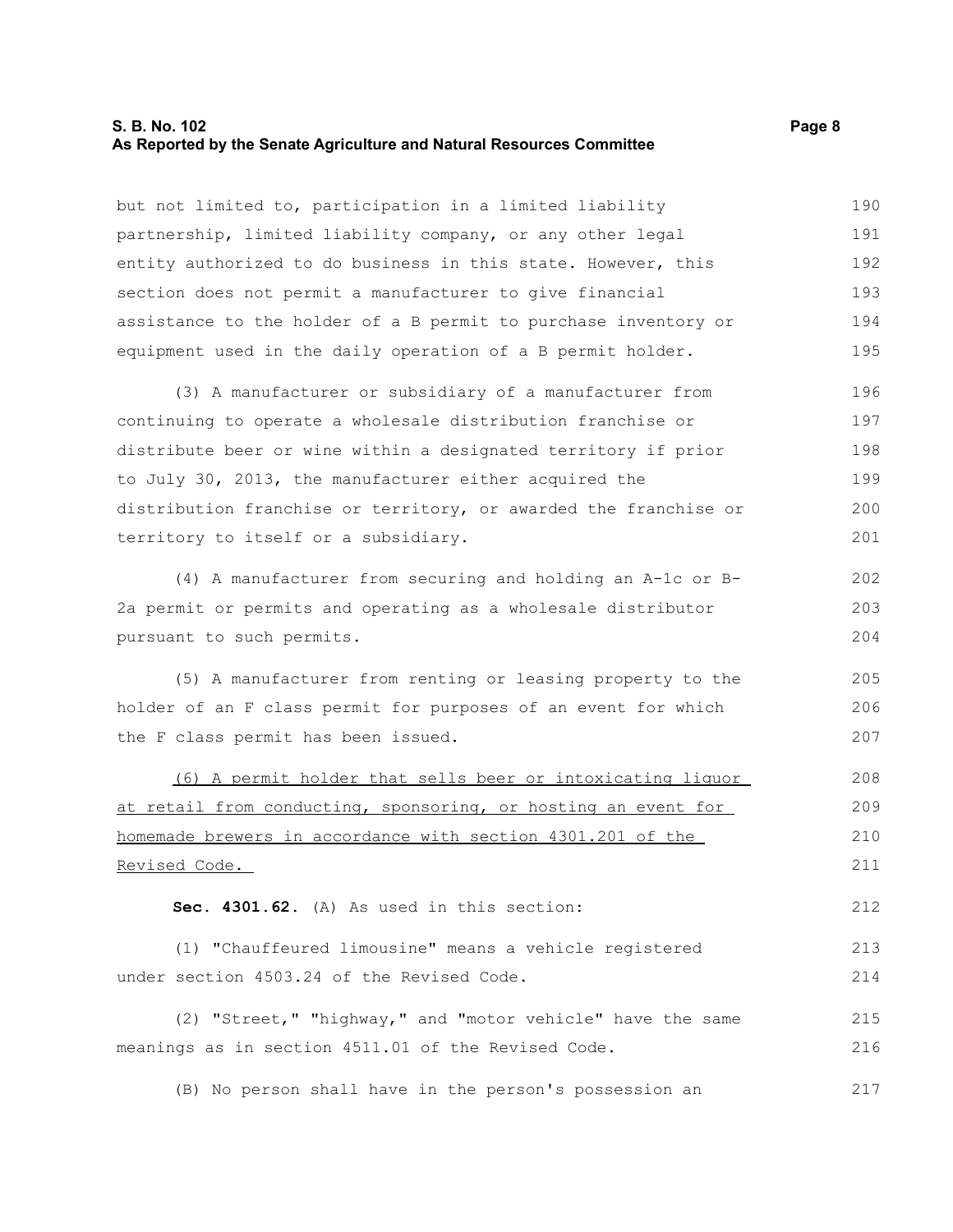opened container of beer or intoxicating liquor in any of the following circumstances: (1) Except as provided in division (C)(1)(e) of this section, in an agency store; (2) Except as provided in division (C)  $or$  (J) of this section, on the premises of the holder of any permit issued by the division of liquor control; (3) In any other public place; (4) Except as provided in division (D) or (E) of this section, while operating or being a passenger in or on a motor vehicle on any street, highway, or other public or private property open to the public for purposes of vehicular travel or parking; (5) Except as provided in division (D) or (E) of this section, while being in or on a stationary motor vehicle on any street, highway, or other public or private property open to the public for purposes of vehicular travel or parking. (C)(1) A person may have in the person's possession an opened container of any of the following: (a) Beer or intoxicating liquor that has been lawfully purchased for consumption on the premises where bought from the holder of an A-1-A, A-2, A-2f, A-3a, D-1, D-2, D-3, D-3a, D-4, D-4a, D-5, D-5a, D-5b, D-5c, D-5d, D-5e, D-5f, D-5g, D-5h, D-5i, D-5j, D-5k, D-5l, D-5m, D-5n, D-5o, D-7, D-8, E, F, F-2, F-5, F-7, or F-8 permit; (b) Beer, wine, or mixed beverages served for consumption on the premises by the holder of an F-3 permit, wine served as a 218 219 220 221 222 223 224 225 226 227 228 229 230 231 232 233 234 235 236 237 238 239 240 241 242 243 244

tasting sample by an A-2 permit holder or S permit holder for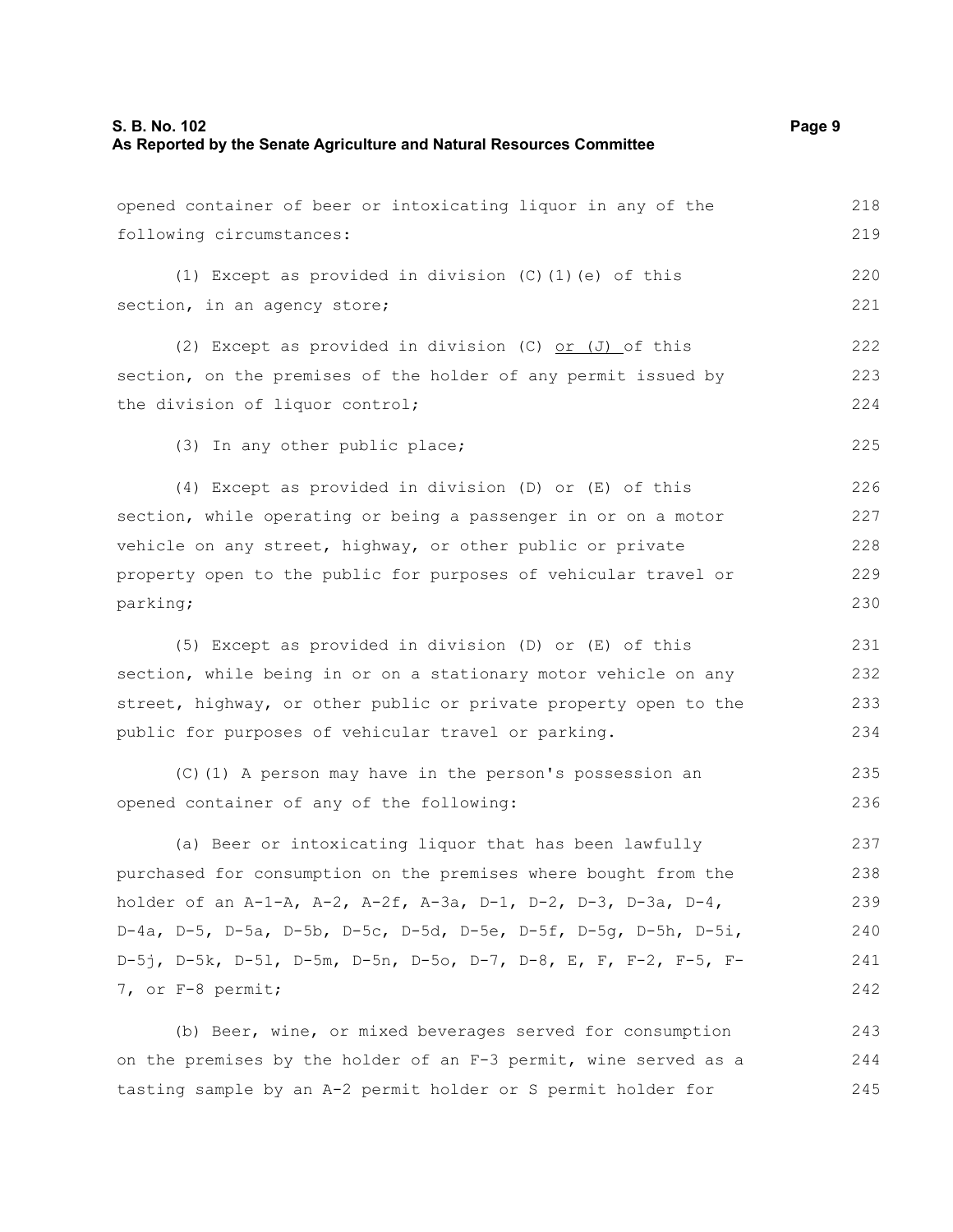#### **S. B. No. 102 Page 10 As Reported by the Senate Agriculture and Natural Resources Committee**

consumption on the premises of a farmers market for which an F-10 permit has been issued, or wine served for consumption on the premises by the holder of an F-4 or F-6 permit; 246 247 248

(c) Beer or intoxicating liquor consumed on the premises of a convention facility as provided in section 4303.201 of the Revised Code; 249 250 251

(d) Beer or intoxicating liquor to be consumed during tastings and samplings approved by rule of the liquor control commission; 252 253 254

(e) Spirituous liquor to be consumed for purposes of a tasting sample, as defined in section 4301.171 of the Revised Code. 255 256 257

(2) A person may have in the person's possession on an F liquor permit premises an opened container of beer or intoxicating liquor that was not purchased from the holder of the F permit if the premises for which the F permit is issued is a music festival and the holder of the F permit grants permission for that possession on the premises during the period for which the F permit is issued. As used in this division, "music festival" means a series of outdoor live musical performances, extending for a period of at least three consecutive days and located on an area of land of at least forty acres. 258 259 260 261 262 263 264 265 266 267 268

(3)(a) A person may have in the person's possession on a D-2 liquor permit premises an opened or unopened container of wine that was not purchased from the holder of the D-2 permit if the premises for which the D-2 permit is issued is an outdoor performing arts center, the person is attending an orchestral performance, and the holder of the D-2 permit grants permission 269 270 271 272 273 274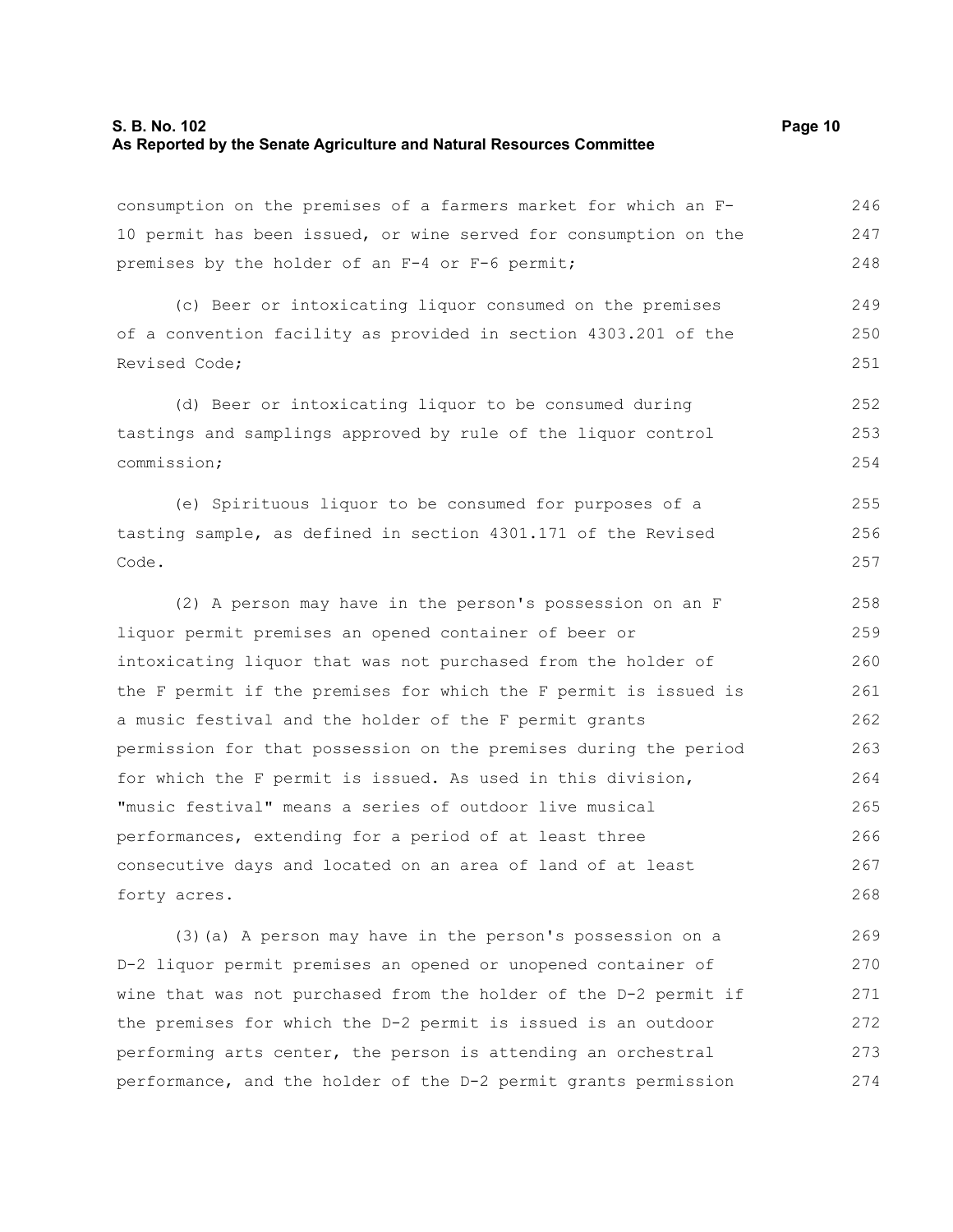| for the possession and consumption of wine in certain                      | 275 |
|----------------------------------------------------------------------------|-----|
| predesignated areas of the premises during the period for which            | 276 |
| the D-2 permit is issued.                                                  | 277 |
| (b) As used in division $(C)$ $(3)$ $(a)$ of this section:                 | 278 |
| (i) "Orchestral performance" means a concert comprised of                  | 279 |
| a group of not fewer than forty musicians playing various                  | 280 |
| musical instruments.                                                       | 281 |
| (ii) "Outdoor performing arts center" means an outdoor                     | 282 |
| performing arts center that is located on not less than one                | 283 |
| hundred fifty acres of land and that is open for performances              | 284 |
| from the first day of April to the last day of October of each             | 285 |
| year.                                                                      | 286 |
| (4) A person may have in the person's possession an opened                 | 287 |
| or unopened container of beer or intoxicating liquor at an                 | 288 |
| outdoor location at which the person is attending an orchestral            | 289 |
| performance as defined in division $(C)$ $(3)$ $(b)$ $(i)$ of this section | 290 |
| if the person with supervision and control over the performance            | 291 |
| grants permission for the possession and consumption of beer or            | 292 |
| intoxicating liquor in certain predesignated areas of that                 | 293 |
| outdoor location.                                                          | 294 |

(5) A person may have in the person's possession on an F-9 liquor permit premises an opened or unopened container of beer or intoxicating liquor that was not purchased from the holder of the F-9 permit if the person is attending either of the following: 295 296 297 298 299

(a) An orchestral performance and the F-9 permit holder grants permission for the possession and consumption of beer or intoxicating liquor in certain predesignated areas of the premises during the period for which the F-9 permit is issued; 300 301 302 303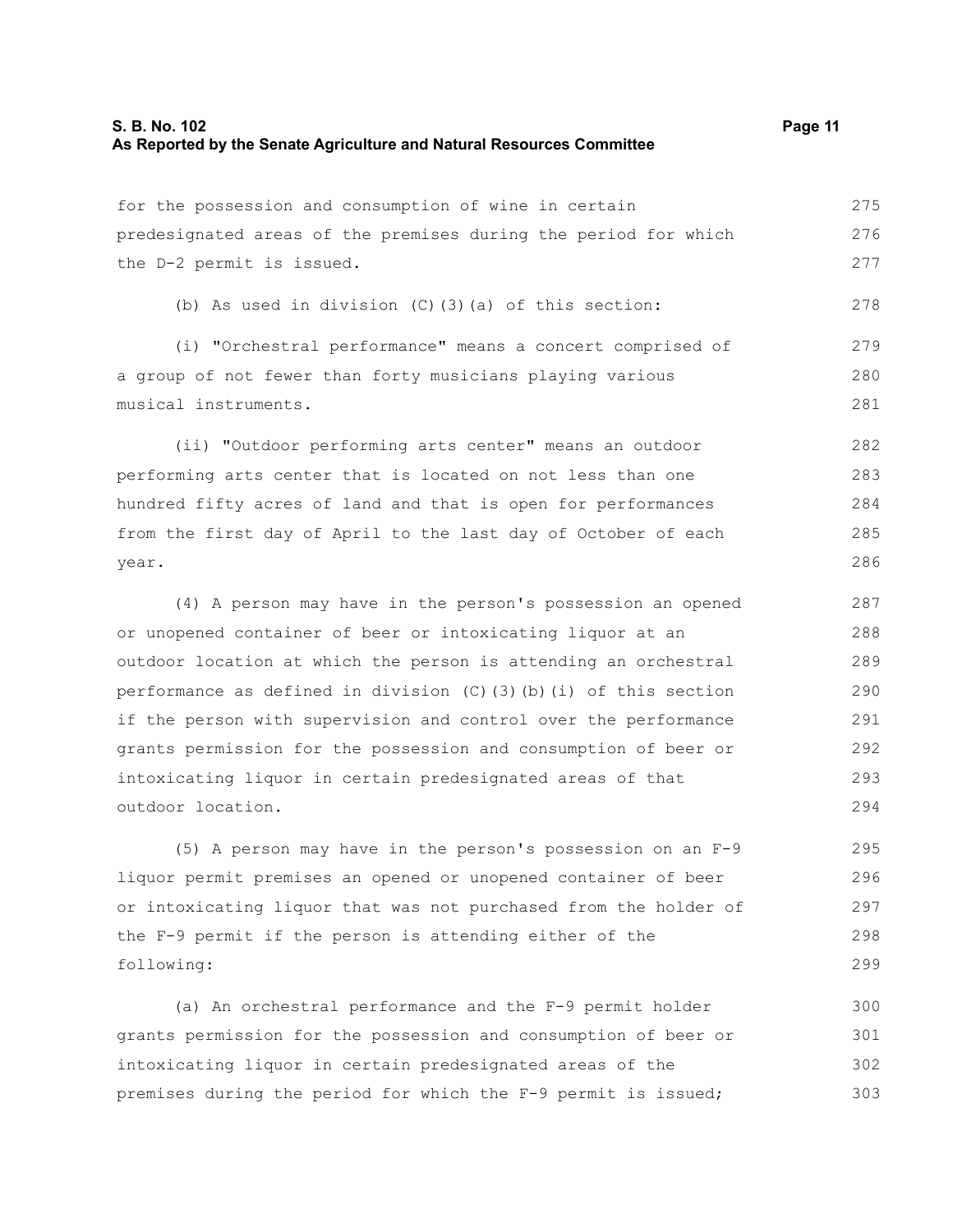### **S. B. No. 102 Page 12 As Reported by the Senate Agriculture and Natural Resources Committee**

(b) An outdoor performing arts event or orchestral performance that is free of charge and the F-9 permit holder annually hosts not less than twenty-five other events or performances that are free of charge on the permit premises. 304 305 306 307

As used in division (C)(5) of this section, "orchestral performance" has the same meaning as in division (C)(3)(b) of this section. 308 309 310

(6)(a) A person may have in the person's possession on the property of an outdoor motorsports facility an opened or unopened container of beer or intoxicating liquor that was not purchased from the owner of the facility if both of the following apply: 311 312 313 314 315

(i) The person is attending a racing event at the facility; and 316 317

(ii) The owner of the facility grants permission for the possession and consumption of beer or intoxicating liquor on the property of the facility. 318 319 320

(b) As used in division  $(C)$  (6)(a) of this section:

(i) "Racing event" means a motor vehicle racing event sanctioned by one or more motor racing sanctioning organizations. 322 323 324

(ii) "Outdoor motorsports facility" means an outdoor racetrack to which all of the following apply: 325 326

(I) It is two and four-tenths miles or more in length. 327

(II) It is located on two hundred acres or more of land. 328

(III) The primary business of the owner of the facility is the hosting and promoting of racing events. 329 330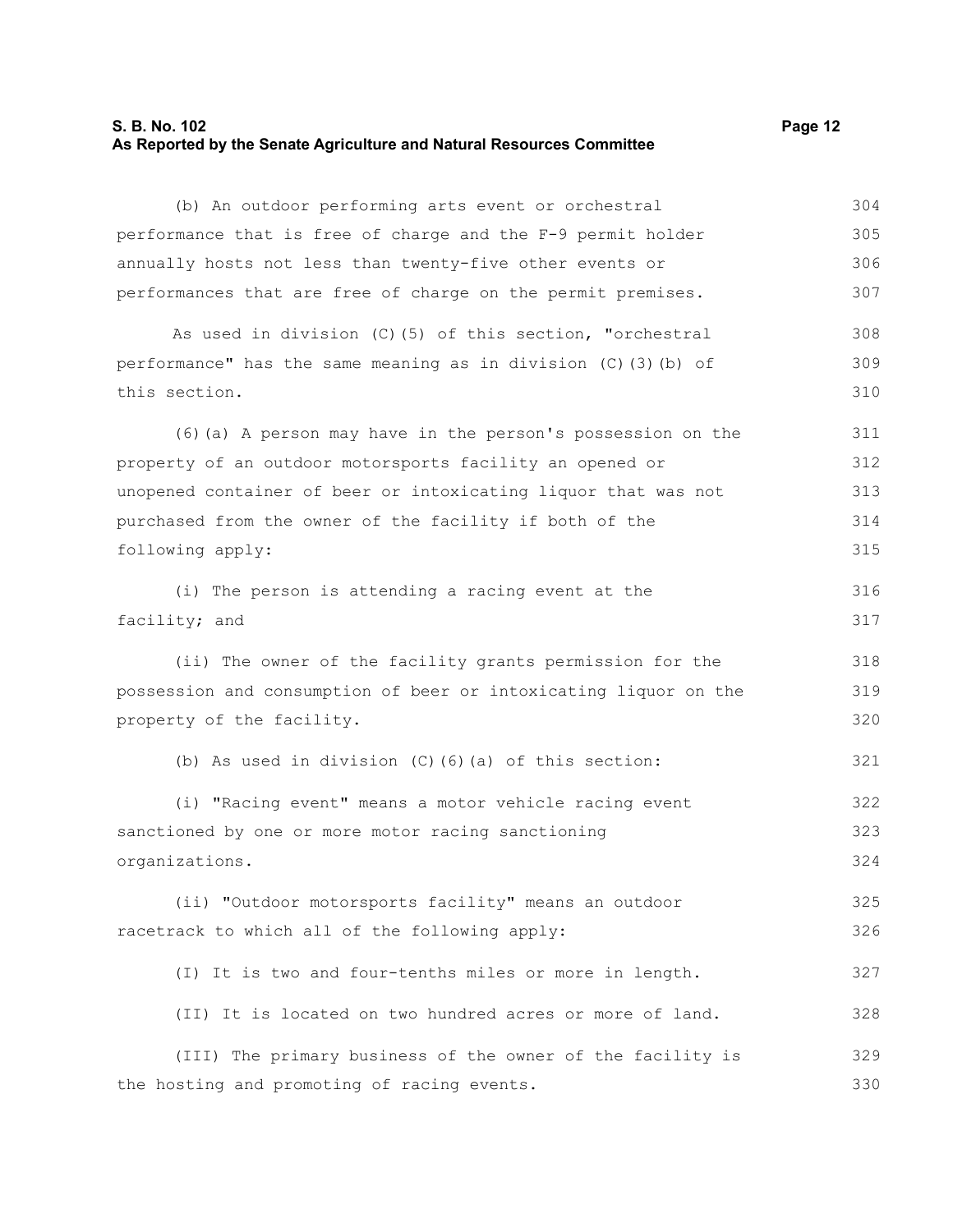# **S. B. No. 102 Page 13 As Reported by the Senate Agriculture and Natural Resources Committee**

(IV) The holder of a D-1, D-2, or D-3 permit is located on the property of the facility. (7)(a) A person may have in the person's possession an opened container of beer or intoxicating liquor at an outdoor location within an outdoor refreshment area created under section 4301.82 of the Revised Code if the opened container of beer or intoxicating liquor was purchased from an A-1, A-1-A, A-1c, A-2, A-2f, D class, or F class permit holder to which both of the following apply: (i) The permit holder's premises is located within the outdoor refreshment area. (ii) The permit held by the permit holder has an outdoor refreshment area designation. (b) Division (C)(7) of this section does not authorize a person to do either of the following: (i) Enter the premises of an establishment within an outdoor refreshment area while possessing an opened container of beer or intoxicating liquor acquired elsewhere; (ii) Possess an opened container of beer or intoxicating liquor while being in or on a motor vehicle within an outdoor refreshment area, unless the possession is otherwise authorized under division (D) or (E) of this section. (c) As used in division (C)(7) of this section, "D class permit holder" does not include a D-6 or D-8 permit holder. (8)(a) A person may have in the person's possession on the property of a market, within a defined F-8 permit premises, an opened container of beer or intoxicating liquor that was 331 332 333 334 335 336 337 338 339 340 341 342 343 344 345 346 347 348 349 350 351 352 353 354 355 356 357

purchased from a D permit premises that is located immediately 358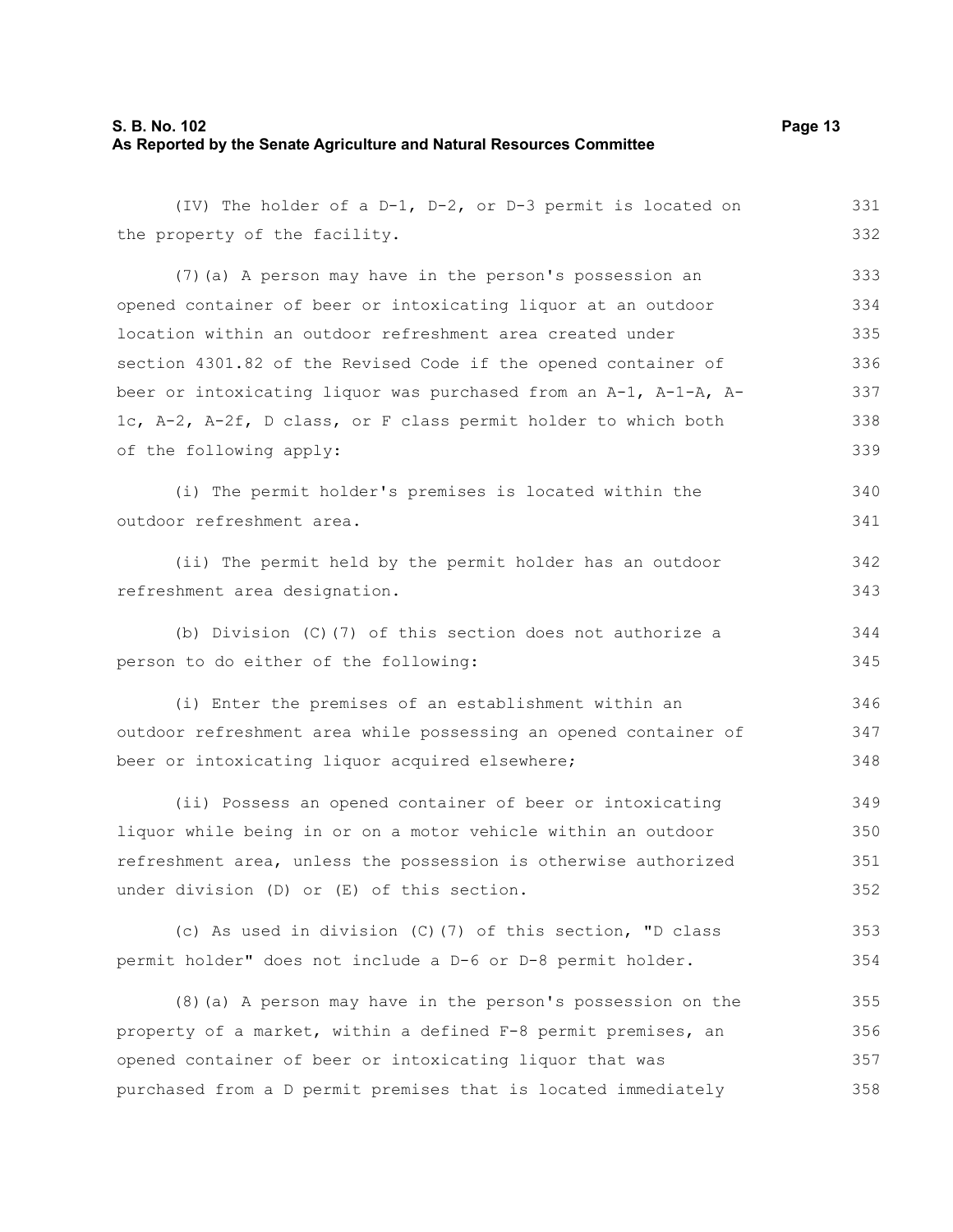| As Reported by the Senate Agriculture and Natural Resources Committee |     |
|-----------------------------------------------------------------------|-----|
| adjacent to the market if both of the following apply:                | 359 |
| (i) The market grants permission for the possession and               | 360 |
| consumption of beer and intoxicating liquor within the defined        | 361 |
| F-8 permit premises;                                                  | 362 |
| (ii) The market is hosting an event pursuant to an F-8                | 363 |
| permit and the market has notified the division of liquor             | 364 |
| control about the event in accordance with division (A) (3) of        | 365 |
| section 4303.208 of the Revised Code.                                 | 366 |
| (b) As used in division (C) (8) of this section, "market"             | 367 |
| means a market, for which an F-8 permit is held, that has been        | 368 |
| in operation since 1860.                                              | 369 |
| (D) This section does not apply to a person who pays all              | 370 |
| or a portion of the fee imposed for the use of a chauffeured          | 371 |
| limousine pursuant to a prearranged contract, or the quest of         | 372 |
| the person, when all of the following apply:                          | 373 |
| (1) The person or guest is a passenger in the limousine.              | 374 |
| (2) The person or guest is located in the limousine, but              | 375 |
| is not occupying a seat in the front compartment of the               | 376 |
| limousine where the operator of the limousine is located.             | 377 |
| (3) The limousine is located on any street, highway, or               | 378 |
| other public or private property open to the public for purposes      | 379 |
| of vehicular travel or parking.                                       | 380 |
| (E) An opened bottle of wine that was purchased from the              | 381 |
| holder of a permit that authorizes the sale of wine for               | 382 |
| consumption on the premises where sold is not an opened               | 383 |
| container for the purposes of this section if both of the             | 384 |
| following apply:                                                      | 385 |

(1) The opened bottle of wine is securely resealed by the 386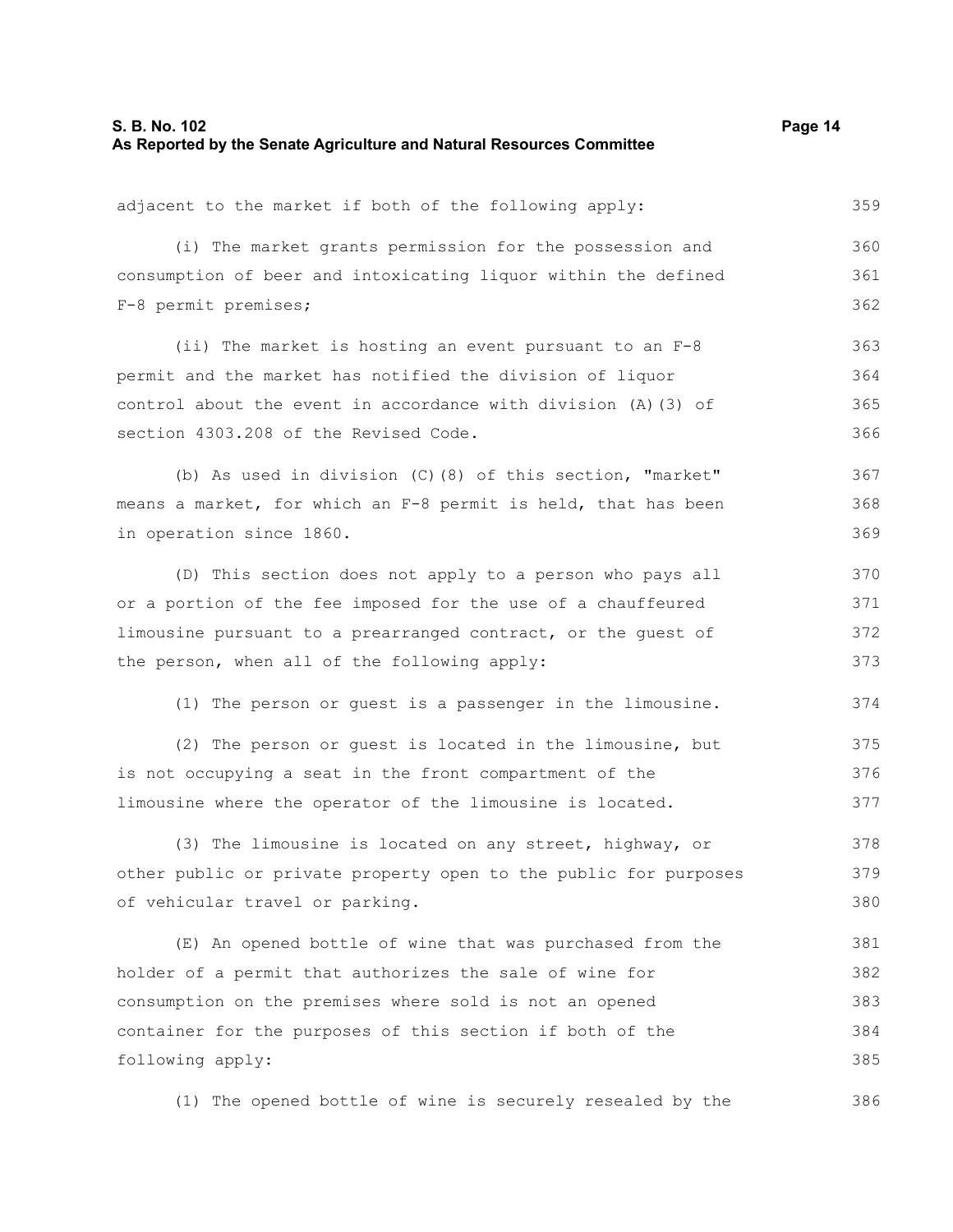#### **S. B. No. 102 Page 15 As Reported by the Senate Agriculture and Natural Resources Committee**

permit holder or an employee of the permit holder before the bottle is removed from the premises. The bottle shall be secured in such a manner that it is visibly apparent if the bottle has been subsequently opened or tampered with. 387 388 389 390

(2) The opened bottle of wine that is resealed in accordance with division (E)(1) of this section is stored in the trunk of a motor vehicle or, if the motor vehicle does not have a trunk, behind the last upright seat or in an area not normally occupied by the driver or passengers and not easily accessible by the driver. 391 392 393 394 395 396

(F)(1) Except if an ordinance or resolution is enacted or adopted under division  $(F)(2)$  of this section, this section does not apply to a person who, pursuant to a prearranged contract, is a passenger riding on a commercial quadricycle when all of the following apply: 397 398 399 400 401

(a) The person is not occupying a seat in the front of the commercial quadricycle where the operator is steering or braking. 402 403 404

(b) The commercial quadricycle is being operated on a street, highway, or other public or private property open to the public for purposes of vehicular travel or parking. 405 406 407

(c) The person has in their possession on the commercial quadricycle an opened container of beer or wine. 408 409

(d) The person has in their possession on the commercial quadricycle not more than either thirty-six ounces of beer or eighteen ounces of wine. 410 411 412

(2) The legislative authority of a municipal corporation or township may enact an ordinance or adopt a resolution, as applicable, that prohibits a passenger riding on a commercial 413 414 415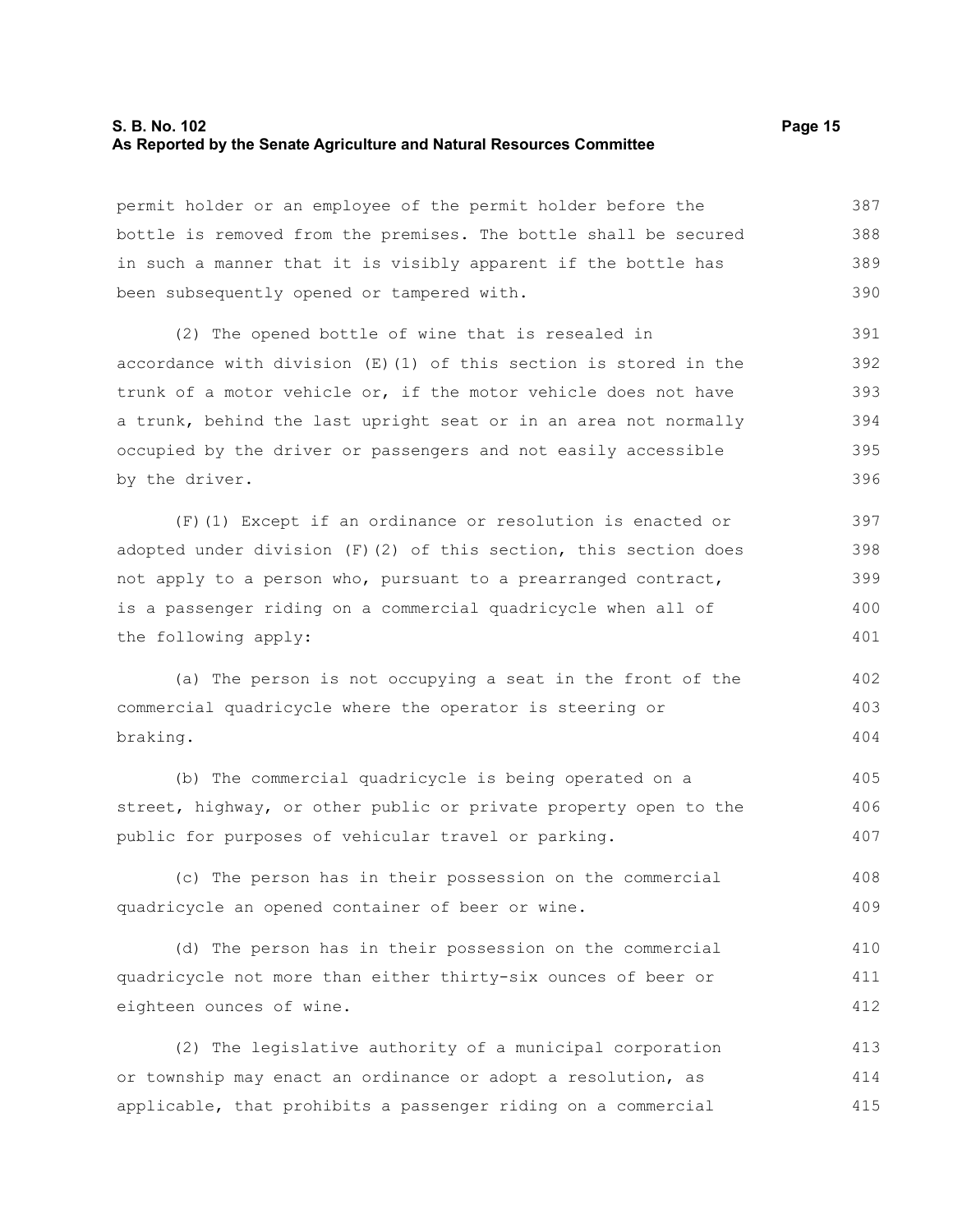quadricycle from possessing an opened container of beer or wine. (3) As used in this section, "commercial quadricycle" means a vehicle that has fully-operative pedals for propulsion entirely by human power and that meets all of the following requirements: (a) It has four wheels and is operated in a manner similar to a bicycle. (b) It has at least five seats for passengers. (c) It is designed to be powered by the pedaling of the operator and the passengers. (d) It is used for commercial purposes. (e) It is operated by the vehicle owner or an employee of the owner. (G) This section does not apply to a person that has in the person's possession an opened container of beer or intoxicating liquor on the premises of a market if the beer or intoxicating liquor has been purchased from a D liquor permit holder that is located in the market. As used in division (G) of this section, "market" means an establishment that: (1) Leases space in the market to individual vendors, not less than fifty per cent of which are retail food establishments or food service operations licensed under Chapter 3717. of the Revised Code; (2) Has an indoor sales floor area of not less than twenty-two thousand square feet; (3) Hosts a farmer's market on each Saturday from April 416 417 418 419 420 421 422 423 424 425 426 427 428 429 430 431 432 433 434 435 436 437 438 439 440 441 442